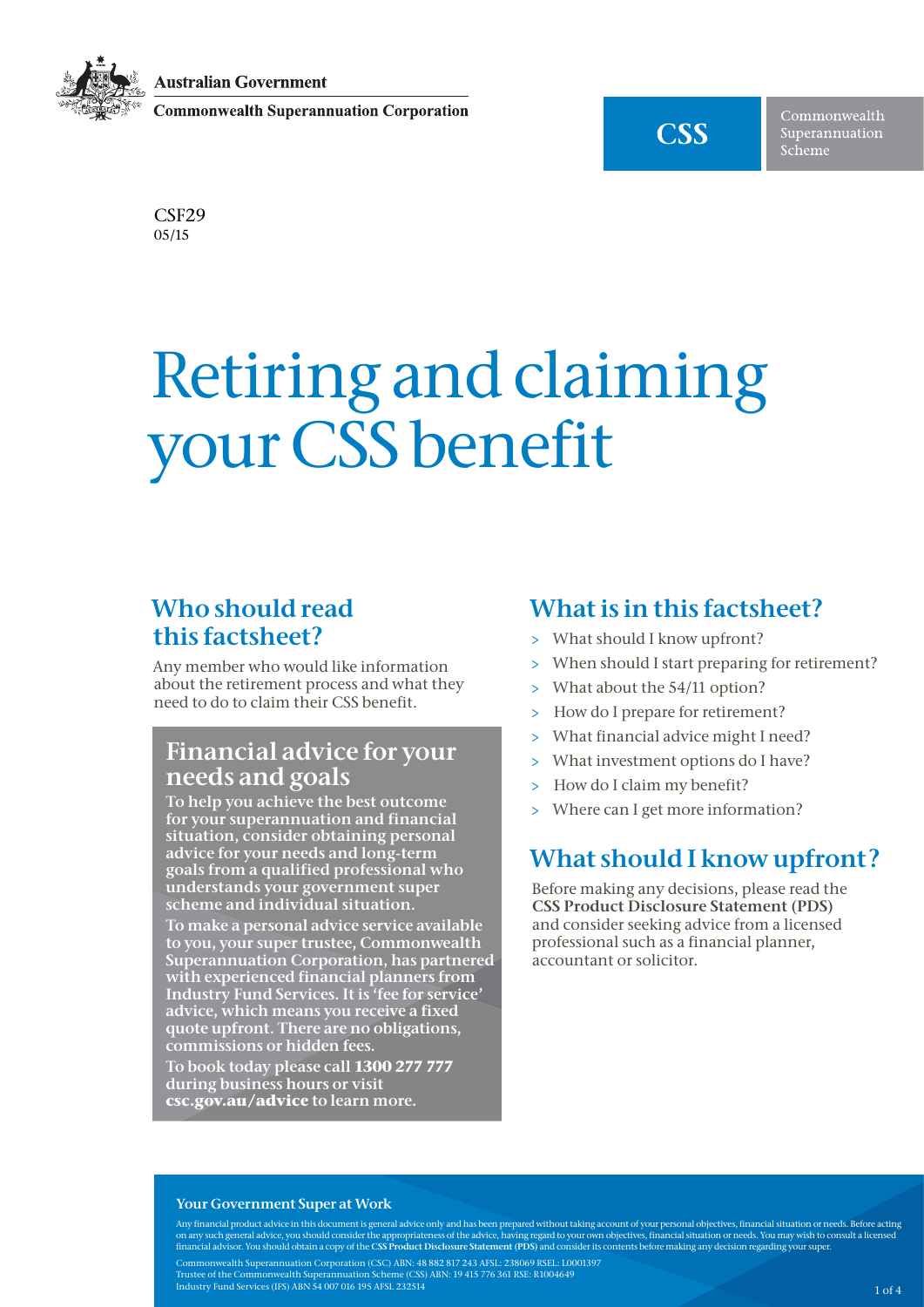## When should I start preparing for retirement?

As a CSS member, you should start preparing for retirement well in advance of your planned retirement age.

There are many factors to consider which may influence the amount you receive on retirement, such as:

- > the amount you contribute
- > your salary
- your length of service
- > your investment choice
- > your age at retirement.

If you would like to find out more about how these factors affect your benefit, you can use the i-Estimator, our online calculator. This is available at [css.gov.au](http://www.css.gov.au)

You'll need an Access Number to use this service. If you don't have one, or you've misplaced it, call us on 1300 000 277 and we can give you one over the phone.

# What about the 54/11 option?

This commonly used term refers to the option of resigning prior to turning 55 (at least two days prior to your 55th birthday), preserving your benefit and claiming a deferred benefit after you reach age 55.

If you choose this option, your deferred benefit will include an indexed pension (paid as your employer component). This pension is calculated based on 2.5 times your accumulated basic contributions, multiplied by a pension factor based on your age at claim. You will also be able to take your member and productivity components as a lump sum or additional nonindexed pension.

If you instead choose to continue working and retire at or after age 55, your indexed pension is calculated using a percentage of your final salary. This percentage is based on your age and years of contributory service.

As the two calculation methods are very different, it is highly recommended you obtain benefit estimates for both scenarios well in advance of your 55th birthday.

## How do I prepare for retirement?

It is important to consider seeking financial advice before making decisions regarding your CSS benefit.

In preparation for your financial planning and decision making you can get information such as:

- > your super details and equity from your most recent annual member statement
- > a benefit estimate from us, if you are within 12 months of your proposed retirement date

You can also access the following information and factsheets on our website:

- > a benefit estimate, using the [i-Estimator](http://www.css.gov.au/tools/mso/i-estimator.shtml)
- > the benefit options you will be entitled to and how they are calculated. Refer to the factsheets relevant to your retirement situation
- > restrictions that may apply to you when you claim your benefit, such as compulsorily preserved amounts
- > how tax affects your benefit. Please refer to the website and the Tax and your CSS super document
- > general retirement information from our 'At work for you' workshops
- > factors you should take into account specific to your age.

Doing as much research as you can will ensure you have a better understanding of CSS and the retirement process.

# What financial advice might I need?

There are several important decisions you need to make about when and how you claim your CSS benefit. It is recommended you seek financial advice regarding decisions such as:

- > when you should retire
- > which investment choices you should make
- > which benefit option is best for you when you claim
- > if you take a lump sum, whether you should take it as cash or roll it over to another fund
- how to claim the best tax concessions for your situation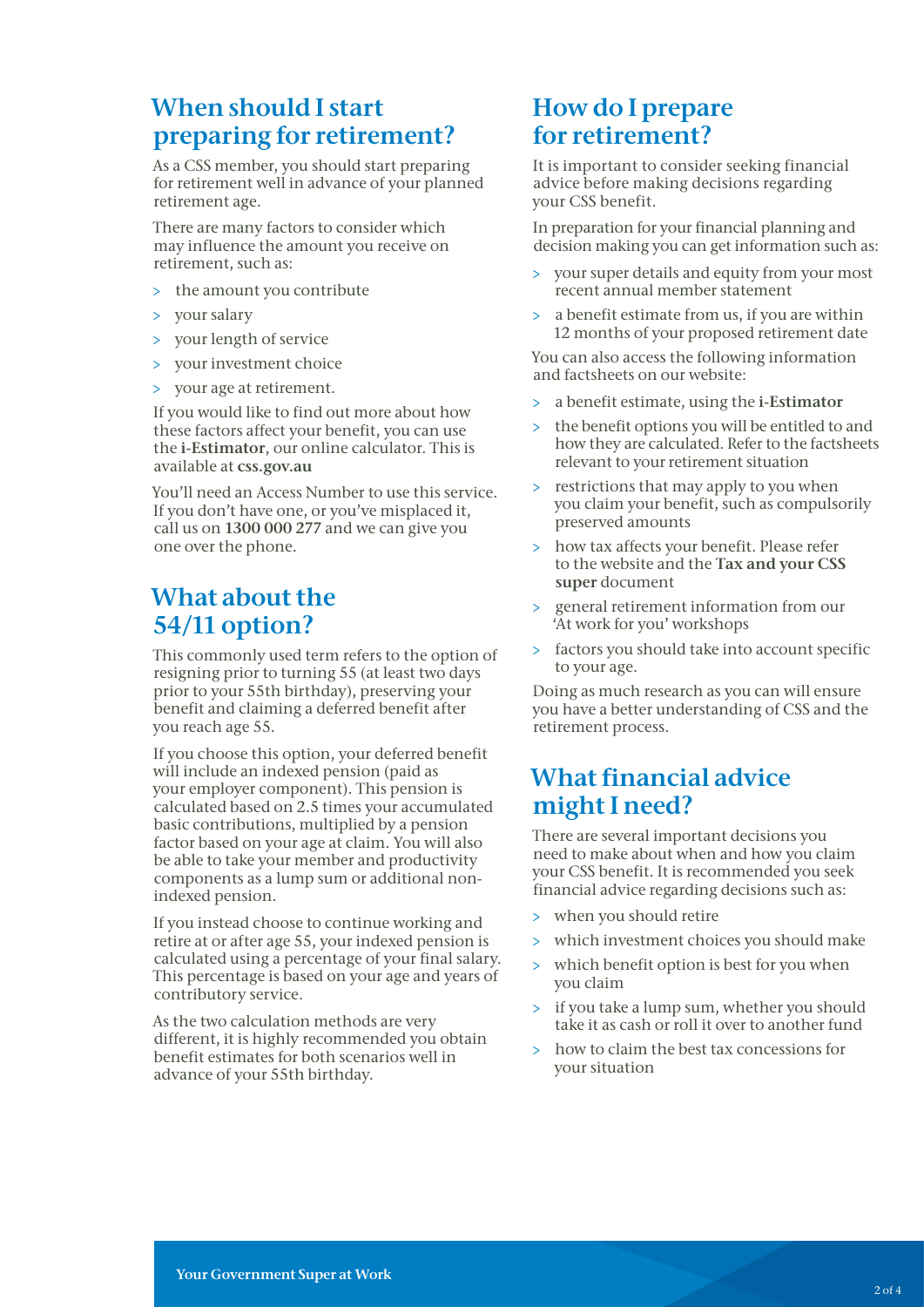- > the best way to pay your surcharge debt (if you have a surcharge debt you will have been advised by the Australian Taxation Office (ATO)) and the amount will be reflected on your annual member statement and
- > whether or not to claim the reduced pension option, available in return for a higher spouse's and/or children's pension in the event of your death.

These are just some of the things you will need to consider in order to make the best decisions for your retirement.

#### What investment options do I have?

As a CSS member, you are able to invest your money in either the Default Fund or the Cash Investment Option.

In the CSS Default Fund, the key investment objective is to maximise long-term real returns within some risk constraints. For more information on this investment strategy, refer to the [Investments](http://www.css.gov.au/tools/investments/index.shtml) section on our website.

The Cash Investment Option provides an alternative to the CSS Default Fund investment strategy. It is an opportunity to have more surety of earnings for your funded accumulation (member and productivity) components, in exchange for the possibly higher, but more volatile return of the CSS Default Fund. For more information see the [CSS Cash Investment Option](http://www.css.gov.au/documents/factsheets/index.shtml) factsheet.

# How do I claim my benefit?

Completing the right application form

It is important you complete the benefit application form relevant to your retirement situation. For example, there are different forms for leaving work under age 55, over age 55 and for retrenchment/redundancy. If you complete the incorrect form, it is likely your election will be invalid and you will need to complete another one.

Forms are available from your personnel area, the [css.gov.au](http://css.gov.au) or by calling us on 1300 000 277.

If you are unsure which form to complete, or need help completing the form, you can contact us for help.

#### When do I need to submit my benefit form?

There are time restrictions on when you can make an election to claim your CSS benefit.

These differ depending on your exit type and the option you are taking:

If you are electing to preserve your benefit in CSS, you must make that election within 21 days of ceasing employment. Most other elections can be made within three months of your cease date. Please refer to your specific benefit application form for further details.

You can also submit your form before your cease date or claim date. Elections to preserve your benefit cannot be made more than one month before you cease employment. All other elections can be made up to three months in advance.

#### Where do I send my form?

If you are a contributing member, you need to give your completed form to your personnel section. They will then complete their section of the form and send it to us. It is your employer's responsibility to send the form to us as soon as possible so that we can commence processing your claim. You may wish to contact them to ensure they have forwarded your form.

If you already have a deferred benefit, please send your form directly to us at the address provided on the form.

Remember to include all required documentation when submitting your form. These requirements are listed on each form. If you don't provide everything we need, your payment may be delayed.

#### What happens once I have submitted my form?

Once we receive your form, we will check that it's complete and correct and will contact you if there are any issues. If you would like to confirm we have received your form, call the benefit payments team on 1300 000 277.

If your payment requires a standard calculation, it will take approximately ten working days from the date we receive your benefit application form (or your claim date, whichever is the later) for your benefit to be processed. If it requires a more complex calculation, it will take longer. If you would like to know in advance which category your payment is in, please call us on the above number.